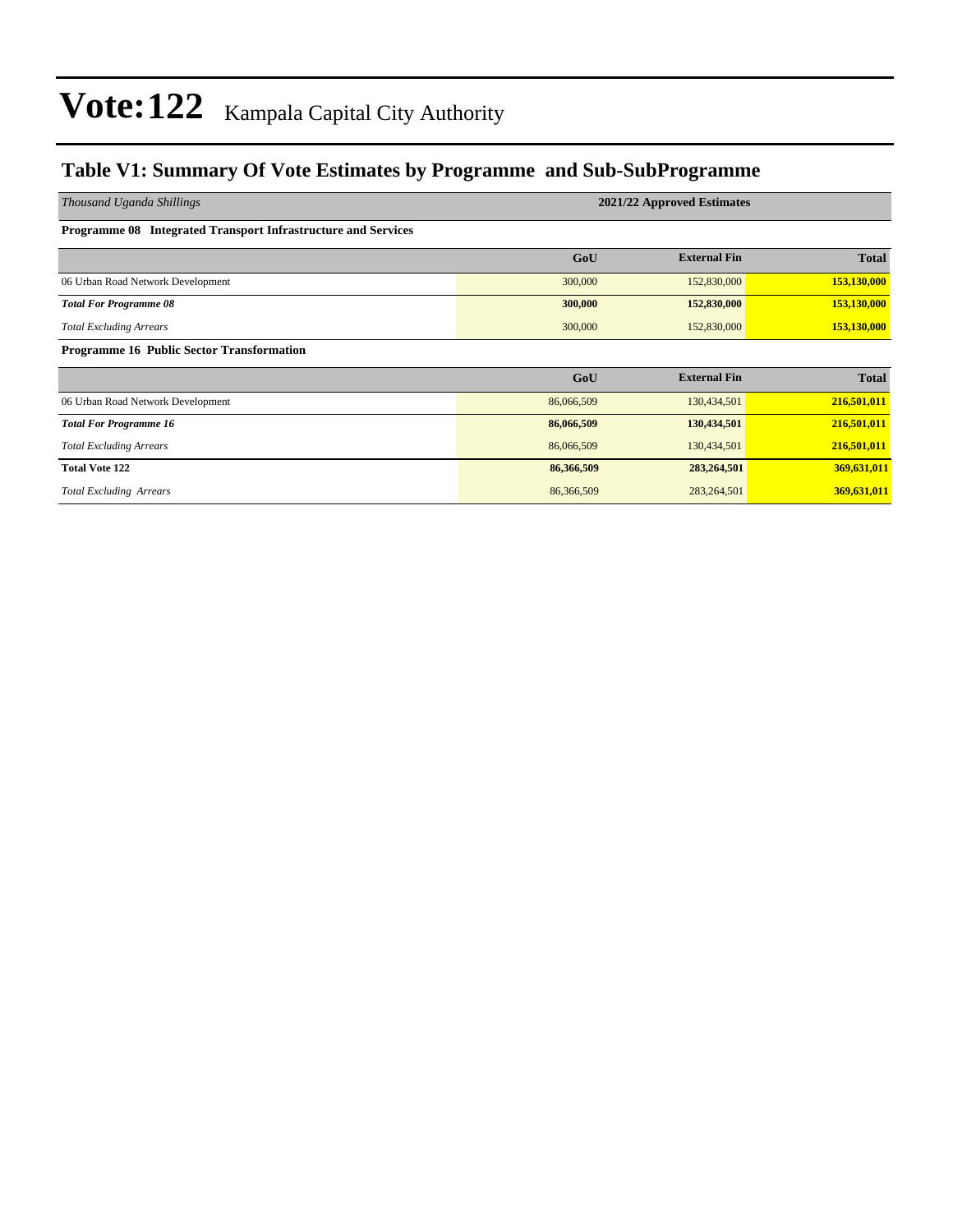### **Table V2: Summary Of Vote Estimates by Sub-SubProgramme,Department and Project**

| Thousand Uganda Shillings                                                          |                  | 2021/22 Approved Estimates |                |              |                |                               |              |
|------------------------------------------------------------------------------------|------------------|----------------------------|----------------|--------------|----------------|-------------------------------|--------------|
| Sub-SubProgramme 06 Urban Road Network Development                                 |                  |                            |                |              |                |                               |              |
| <b>Recurrent Budget Estimates</b>                                                  | <b>Wage</b>      | <b>Non-Wage</b>            | <b>AIA</b>     | <b>Total</b> | <b>Wage</b>    | <b>Non-Wage</b>               | <b>Total</b> |
| 07 Engineering and Techinical Services                                             | 300,000          | $\mathbf{0}$               | $\mathbf{0}$   | 300,000      | 300,000        | $\overline{0}$                | 300,000      |
| <b>Total Recurrent Budget Estimates for Sub-</b><br><b>SubProgramme</b>            | 300,000          | $\bf{0}$                   | $\bf{0}$       | 300,000      | 300,000        | $\mathbf{0}$                  | 300,000      |
| Development Budget Estimates                                                       | <b>GoU</b> Dev't | <b>External Fin</b>        | <b>AIA</b>     | <b>Total</b> |                | <b>GoU Dev't External Fin</b> | <b>Total</b> |
| 1295 2ND Kampala Institutional and Infrastructure<br>Development Project [KIIDP 2] | 4,500,000        | 139,700,000                | $\mathbf{0}$   | 144,200,000  | $\overline{0}$ | 152,830,000                   | 152,830,000  |
| 1658 Kampala City Roads Rehabilitation Project                                     | 13,159,728       | 95,303,802                 | $\mathbf{0}$   | 108,463,529  | 10,000,000     | 130,434,501                   | 140,434,501  |
| 1686 Retooling of Kampala Capital City Authority                                   | 47,240,272       | $\mathbf{0}$               | $\mathbf{0}$   | 47,240,272   | 76,066,509     | $\Omega$                      | 76,066,509   |
| <b>Total Development Budget Estimates for Sub-</b><br><b>SubProgramme</b>          | 64,900,000       | 235,003,802                | $\bf{0}$       | 299,903,802  | 86,066,509     | 283,264,501                   | 369,331,011  |
|                                                                                    | GoU              | <b>External Fin</b>        | <b>AIA</b>     | <b>Total</b> | GoU            | <b>External Fin</b>           | <b>Total</b> |
| <b>Total For Sub-SubProgramme 06</b>                                               | 65,200,000       | 235,003,802                | $\bf{0}$       | 300,203,802  | 86,366,509     | 283,264,501                   | 369,631,011  |
| <b>Total Excluding Arrears</b>                                                     | 65,200,000       | 235,003,802                | $\mathbf{0}$   | 300,203,802  | 86,366,509     | 283, 264, 501                 | 369,631,011  |
| <b>Total Vote 122</b>                                                              | 65,200,000       | 235,003,802                | $\bf{0}$       | 300,203,802  | 86,366,509     | 283,264,501                   | 369,631,011  |
| <b>Total Excluding Arrears</b>                                                     | 65,200,000       | 235,003,802                | $\overline{0}$ | 300,203,802  | 86,366,509     | 283, 264, 501                 | 369,631,011  |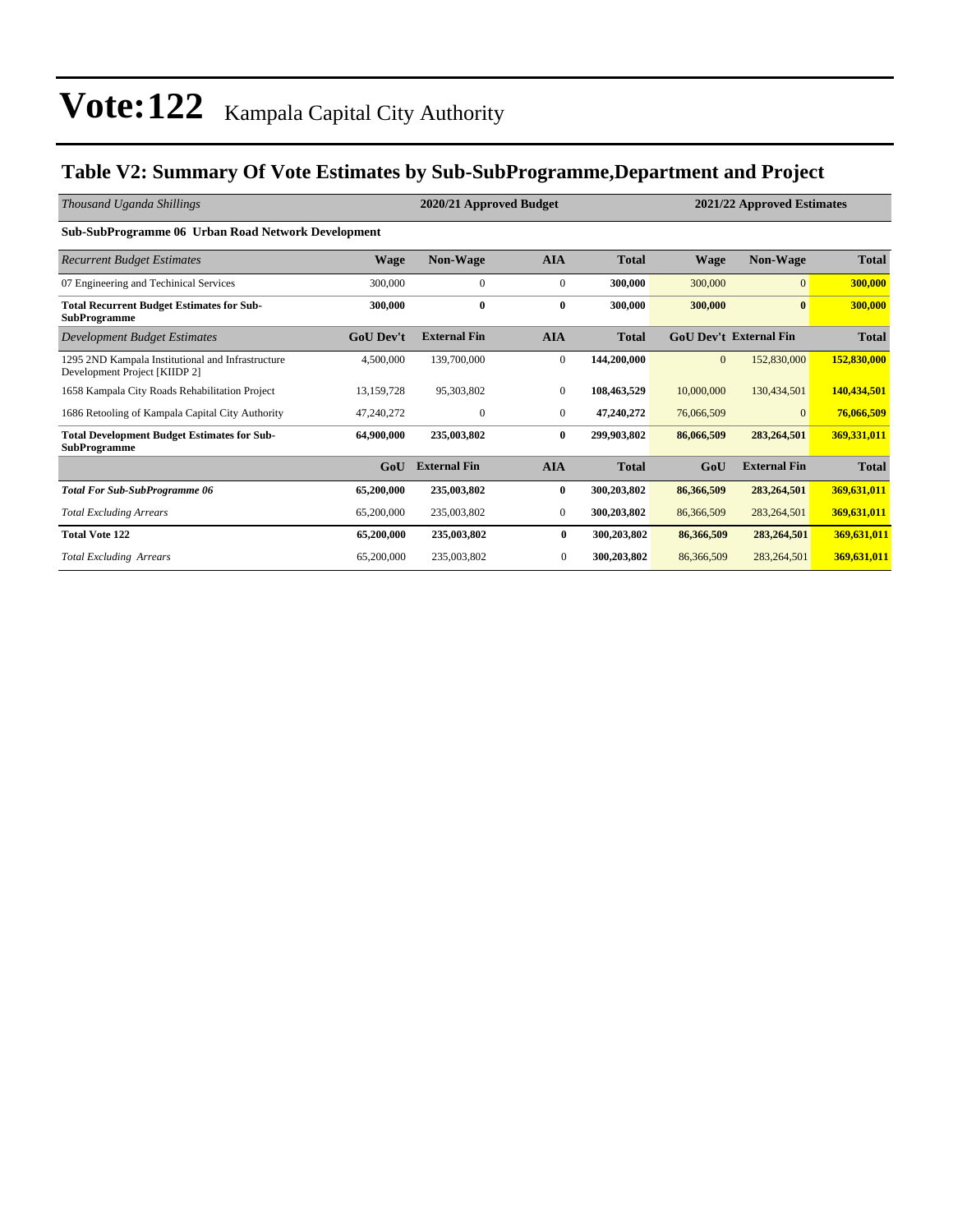### **Table V3: Summary Vote Estimates by Item**

| Thousand Uganda Shillings                                          |              | 2020/21 Approved Budget |              | 2021/22 Approved Estimates |            |                     |                         |  |
|--------------------------------------------------------------------|--------------|-------------------------|--------------|----------------------------|------------|---------------------|-------------------------|--|
|                                                                    | GoU          | <b>External Fin</b>     | <b>AIA</b>   | <b>Total</b>               | GoU        | <b>External Fin</b> | <b>Total</b>            |  |
| <b>Employees, Goods and Services (Outputs Provided)</b>            | 21,359,728   | 7,403,000               | $\bf{0}$     | 28,762,728                 | 20,766,509 | 8,329,889           | 29,096,399              |  |
| 211101 General Staff Salaries                                      | 300,000      | $\bf{0}$                | $\bf{0}$     | 300,000                    | 300,000    | $\bf{0}$            | 300,000                 |  |
| 211102 Contract Staff Salaries                                     | 800,000      | 3,945,600               | $\bf{0}$     | 4,745,600                  | 800,000    | 3,590,000           | 4,390,000               |  |
| 221002 Workshops and Seminars                                      | $\bf{0}$     | 61,400                  | $\bf{0}$     | 61,400                     | $\bf{0}$   | $\mathbf{0}$        | $\overline{\mathbf{0}}$ |  |
| 221003 Staff Training                                              | $\bf{0}$     | $\bf{0}$                | 0            | $\bf{0}$                   | $\bf{0}$   | 597,889             | 597,889                 |  |
| 221005 Hire of Venue (chairs, projector, etc)                      | $\bf{0}$     | 700,000                 | $\bf{0}$     | 700,000                    | $\bf{0}$   | $\mathbf{0}$        | $\overline{0}$          |  |
| 222003 Information and communications technology<br>(ICT)          | $\bf{0}$     | $\bf{0}$                | $\bf{0}$     | 0                          | $\bf{0}$   | 621,600             | 621,600                 |  |
| 225001 Consultancy Services- Short term                            | $\bf{0}$     | 1,600,000               | $\bf{0}$     | 1,600,000                  | $\bf{0}$   | 920,400             | 920,400                 |  |
| 227002 Travel abroad                                               | $\bf{0}$     | 200,000                 | $\bf{0}$     | 200,000                    | $\bf{0}$   | $\mathbf{0}$        | $\overline{\mathbf{0}}$ |  |
| 228001 Maintenance - Civil                                         | $\mathbf{0}$ | $\mathbf{0}$            | 0            | $\bf{0}$                   | 6,166,509  | $\mathbf{0}$        | 6,166,509               |  |
| 228002 Maintenance - Vehicles                                      | 1,500,000    | $\bf{0}$                | $\bf{0}$     | 1,500,000                  | 2,000,000  | $\bf{0}$            | 2,000,000               |  |
| 228004 Maintenance – Other                                         | 1,100,000    | 896,000                 | $\bf{0}$     | 1,996,000                  | 1,500,000  | $\mathbf{0}$        | 1,500,000               |  |
| 281502 Feasibility Studies for Capital Works                       | $\bf{0}$     | $\bf{0}$                | $\bf{0}$     | $\bf{0}$                   | $\bf{0}$   | 2,600,000           | 2,600,000               |  |
| 282104 Compensation to 3rd Parties                                 | 17,659,728   | $\bf{0}$                | $\bf{0}$     | 17,659,728                 | 10,000,000 | $\mathbf{0}$        | 10,000,000              |  |
| <b>Investment</b> (Capital Purchases)                              | 43,840,272   | 227,600,802             | $\bf{0}$     | 271,441,074                | 65,600,000 | 274,934,612         | 340,534,612             |  |
| 281503 Engineering and Design Studies & Plans for<br>capital works | $\bf{0}$     | 3,180,802               | $\bf{0}$     | 3,180,802                  | $\bf{0}$   | $\mathbf{0}$        | $\overline{\mathbf{0}}$ |  |
| 281504 Monitoring, Supervision & Appraisal of Capital<br>work      | 4,600,000    | 14,020,000              | 0            | 18,620,000                 | 4,600,000  | 11,926,227          | 16,526,227              |  |
| 312102 Residential Buildings                                       | $\bf{0}$     | $\bf{0}$                | $\bf{0}$     | 0                          | $\bf{0}$   | 85,711,773          | 85,711,773              |  |
| 312103 Roads and Bridges.                                          | 39,240,272   | 164,870,000             | 0            | 204,110,272                | 53,000,000 | 111,336,912         | 164,336,912             |  |
| 312104 Other Structures                                            | $\bf{0}$     | 40,850,000              | $\bf{0}$     | 40,850,000                 | $\bf{0}$   | 59,000,000          | 59,000,000              |  |
| 312201 Transport Equipment                                         | $\bf{0}$     | 4,680,000               | $\bf{0}$     | 4,680,000                  | 8,000,000  | $\mathbf{0}$        | 8,000,000               |  |
| 312202 Machinery and Equipment                                     | $\bf{0}$     | $\bf{0}$                | $\bf{0}$     | 0                          | $\bf{0}$   | 6,959,700           | 6,959,700               |  |
| <b>Grand Total Vote 122</b>                                        | 65,200,000   | 235,003,802             | $\bf{0}$     | 300,203,802                | 86,366,509 | 283,264,501         | 369,631,011             |  |
| <b>Total Excluding Arrears</b>                                     | 65,200,000   | 235,003,802             | $\mathbf{0}$ | 300,203,802                | 86,366,509 | 283, 264, 501       | 369,631,011             |  |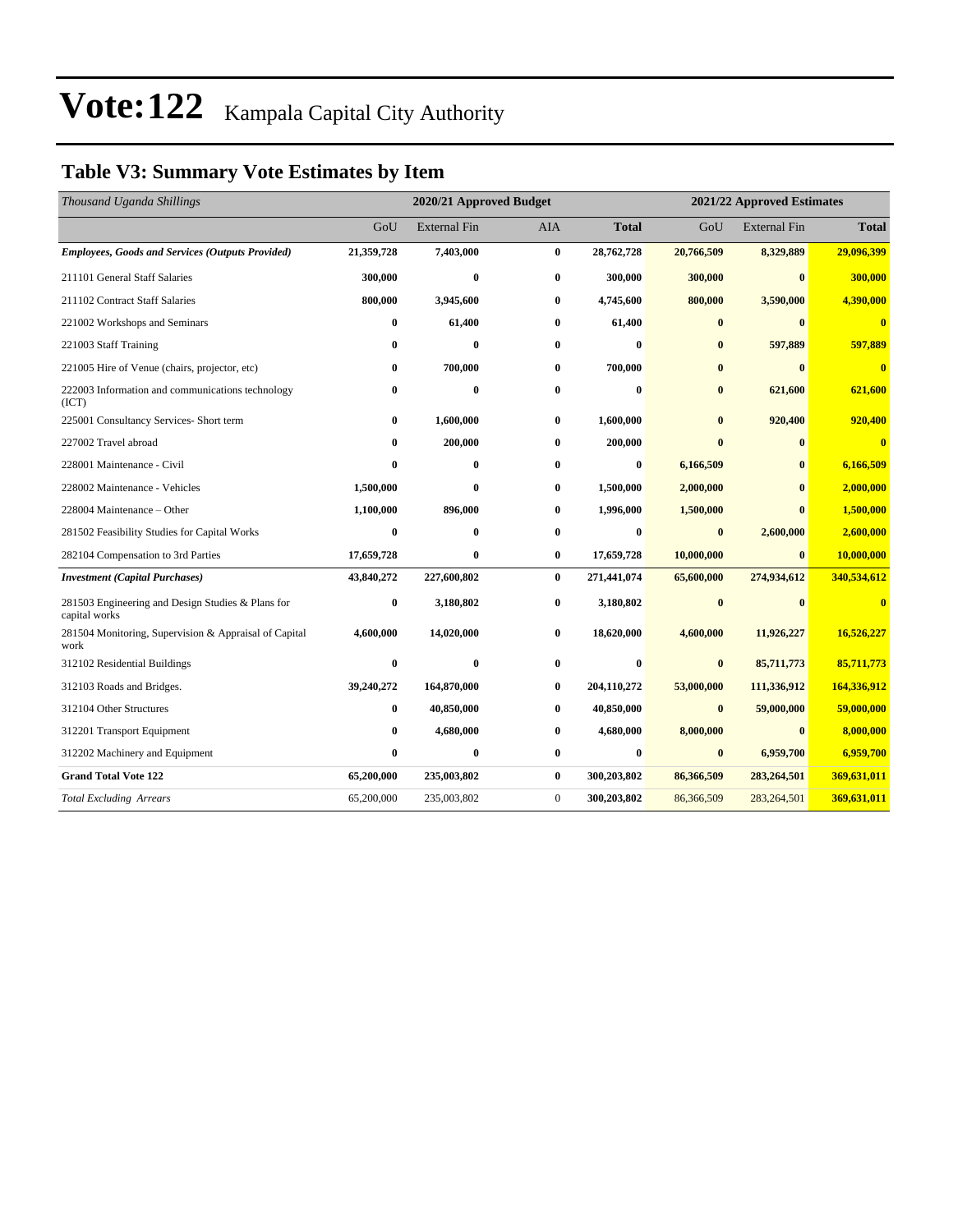### **Table V4: Detailed Estimates by Sub-SubProgramme, Department,Project and Budget Output and Item**

#### *Sub-SubProgrammme 06 Urban Road Network Development*

*Recurrent Budget Estimates*

#### **Department 07 Engineering and Techinical Services**

| 2020/21 Approved Budget |              |              |              |         | 2021/22 Approved Estimates |              |  |
|-------------------------|--------------|--------------|--------------|---------|----------------------------|--------------|--|
| Wage                    | Non Wage     | <b>AIA</b>   | <b>Total</b> | Wage    | Non Wage                   | <b>Total</b> |  |
|                         |              |              |              |         |                            |              |  |
| 300,000                 | $\mathbf{0}$ | $\mathbf{0}$ | 300,000      | 300,000 | $\overline{0}$             | 300,000      |  |
| 300,000                 | 0            | 0            | 300,000      | 300,000 | $\boldsymbol{\theta}$      | 300,000      |  |
| 300,000                 | $\bf{0}$     | $\bf{0}$     | 300,000      | 300,000 | $\bf{0}$                   | 300,000      |  |
| 300,000                 | 0            | $\bf{0}$     | 300,000      | 300,000 | $\bf{0}$                   | 300,000      |  |
| 300,000                 | $\mathbf{0}$ | $\mathbf{0}$ | 300,000      | 300,000 | $\overline{0}$             | 300,000      |  |
|                         |              |              |              |         |                            |              |  |

*Development Budget Estimates*

#### **Project 1295 2ND Kampala Institutional and Infrastructure Development Project [KIIDP 2]**

| Thousand Uganda Shillings                                               | 2020/21 Approved Budget       |                  |                  |              | 2021/22 Approved Estimates    |                               |              |
|-------------------------------------------------------------------------|-------------------------------|------------------|------------------|--------------|-------------------------------|-------------------------------|--------------|
| <b>Outputs Provided</b>                                                 | <b>GoU Dev't External Fin</b> |                  | <b>AIA</b>       | <b>Total</b> | <b>GoU Dev't External Fin</b> |                               | <b>Total</b> |
| Budget Output 040601 Contracts management, planning and monitoring      |                               |                  |                  |              |                               |                               |              |
| 211102 Contract Staff Salaries                                          | $\overline{0}$                | 2,445,600        | $\mathbf{0}$     | 2,445,600    | $\mathbf{0}$                  | 1,150,000                     | 1,150,000    |
| 221002 Workshops and Seminars                                           | $\overline{0}$                | 61,400           | $\mathbf{0}$     | 61,400       | $\mathbf{0}$                  | $\mathbf{0}$                  | $\mathbf{0}$ |
| 222003 Information and communications technology (ICT)                  | $\Omega$                      | $\mathbf{0}$     | $\Omega$         | $\bf{0}$     | $\mathbf{0}$                  | 621,600                       | 621,600      |
| 225001 Consultancy Services- Short term                                 | $\mathbf{0}$                  | $\boldsymbol{0}$ | $\overline{0}$   | $\bf{0}$     | $\mathbf{0}$                  | 420,400                       | 420,400      |
| 282104 Compensation to 3rd Parties                                      | 4,500,000                     | $\boldsymbol{0}$ | $\boldsymbol{0}$ | 4,500,000    | $\mathbf{0}$                  | $\mathbf{0}$                  | $\mathbf{0}$ |
| <b>Total Cost Of Budget Output 040601</b>                               | 4,500,000                     | 2,507,000        | 0                | 7,007,000    | $\boldsymbol{\theta}$         | 2,192,000                     | 2,192,000    |
| <b>Budget Output 040603 Traffic Junction and Congestion Improvement</b> |                               |                  |                  |              |                               |                               |              |
| 228004 Maintenance - Other                                              | $\overline{0}$                | 896,000          | $\mathbf{0}$     | 896,000      | $\overline{0}$                | $\overline{0}$                | $\mathbf{0}$ |
| Total Cost Of Budget Output 040603                                      | 0                             | 896,000          | 0                | 896,000      | $\boldsymbol{\theta}$         | $\theta$                      | $\theta$     |
| <b>Total Cost for Outputs Provided</b>                                  | 4,500,000                     | 3,403,000        | $\mathbf{0}$     | 7,903,000    | $\mathbf{0}$                  | 2,192,000                     | 2,192,000    |
| <b>Capital Purchases</b>                                                | <b>GoU Dev't External Fin</b> |                  | <b>AIA</b>       | <b>Total</b> |                               | <b>GoU Dev't External Fin</b> | <b>Total</b> |
| <b>Budget Output 040680 Urban Road Construction</b>                     |                               |                  |                  |              |                               |                               |              |
| 281504 Monitoring, Supervision & Appraisal of Capital work              | $\overline{0}$                | 1,750,000        | $\mathbf{0}$     | 1,750,000    | $\mathbf{0}$                  | 3,126,227                     | 3,126,227    |
| 312102 Residential Buildings                                            | $\overline{0}$                | $\boldsymbol{0}$ | $\mathbf{0}$     | $\bf{0}$     | $\mathbf{0}$                  | 85,711,773                    | 85,711,773   |
| 312103 Roads and Bridges.                                               | $\mathbf{0}$                  | 91,060,000       | $\overline{0}$   | 91,060,000   | $\mathbf{0}$                  | $\overline{0}$                | $\mathbf{0}$ |
| <b>Total Cost Of Budget Output 040680</b>                               | 0                             | 92,810,000       | 0                | 92,810,000   | $\boldsymbol{\theta}$         | 88,838,000                    | 88,838,000   |
| <b>Budget Output 040682 Drainage Construction</b>                       |                               |                  |                  |              |                               |                               |              |
| 281503 Engineering and Design Studies & Plans for capital<br>works      | $\mathbf{0}$                  | 367,000          | $\mathbf{0}$     | 367,000      | $\overline{0}$                | $\overline{0}$                | $\mathbf{0}$ |
| 281504 Monitoring, Supervision & Appraisal of Capital work              | $\mathbf{0}$                  | 2,270,000        | $\mathbf{0}$     | 2,270,000    | $\mathbf{0}$                  | 2,800,000                     | 2,800,000    |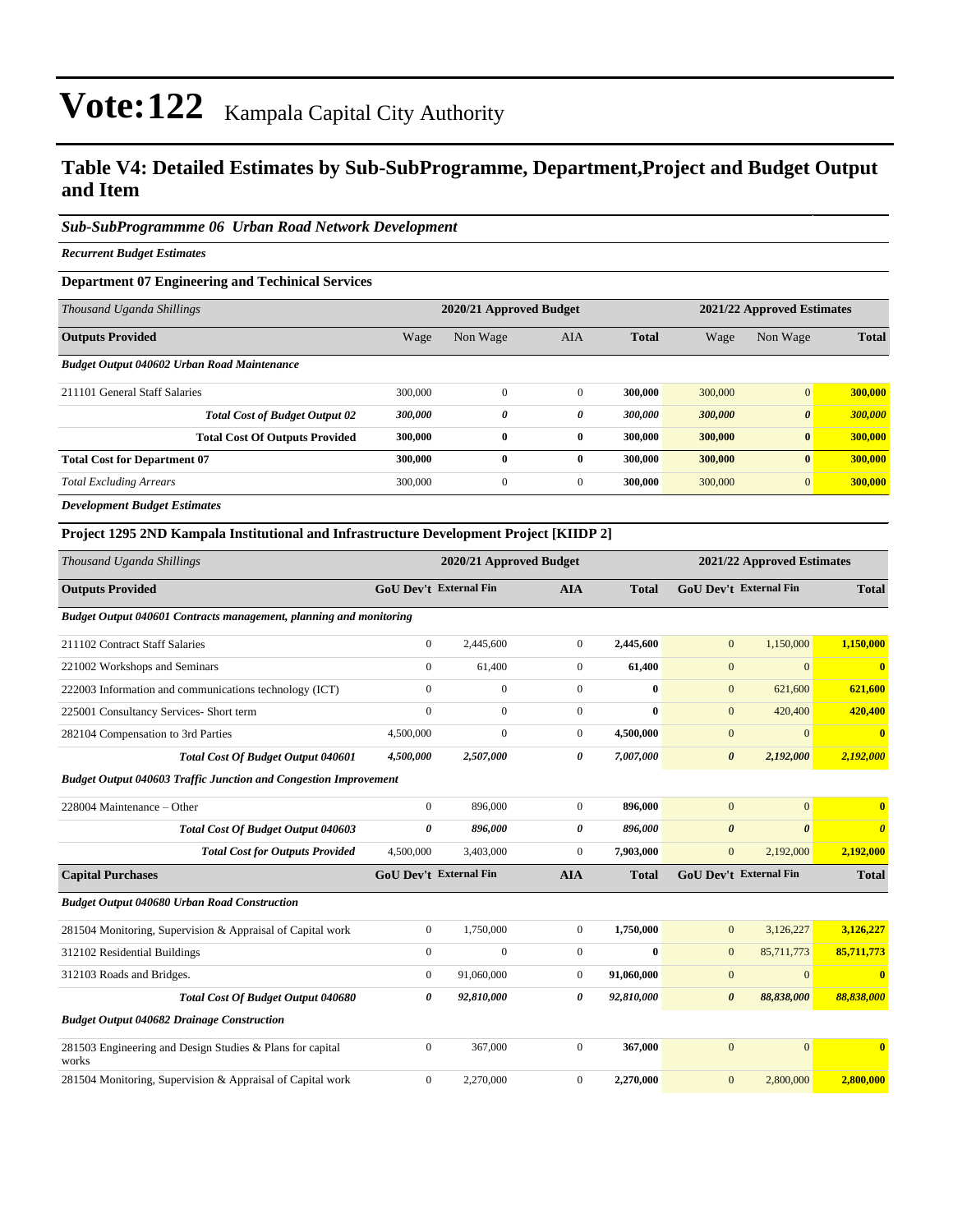| 312104 Other Structures                                                       | $\mathbf{0}$          | 40,850,000                    | $\mathbf{0}$     | 40,850,000   | $\mathbf{0}$          | 59,000,000                 | 59,000,000            |
|-------------------------------------------------------------------------------|-----------------------|-------------------------------|------------------|--------------|-----------------------|----------------------------|-----------------------|
| <b>Total Cost Of Budget Output 040682</b>                                     | 0                     | 43,487,000                    | 0                | 43,487,000   | $\boldsymbol{\theta}$ | 61,800,000                 | 61,800,000            |
| <b>Total Cost for Capital Purchases</b>                                       | $\boldsymbol{0}$      | 136,297,000                   | $\boldsymbol{0}$ | 136,297,000  | $\bf{0}$              | 150,638,000                | 150,638,000           |
| <b>Total Cost for Project: 1295</b>                                           | 4,500,000             | 139,700,000                   | $\boldsymbol{0}$ | 144,200,000  | $\boldsymbol{0}$      | 152,830,000                | 152,830,000           |
| <b>Total Excluding Arrears</b>                                                | 4,500,000             | 139,700,000                   | $\boldsymbol{0}$ | 144,200,000  | $\boldsymbol{0}$      | 152,830,000                | 152,830,000           |
| Project 1658 Kampala City Roads Rehabilitation Project                        |                       |                               |                  |              |                       |                            |                       |
| Thousand Uganda Shillings                                                     |                       | 2020/21 Approved Budget       |                  |              |                       | 2021/22 Approved Estimates |                       |
| <b>Outputs Provided</b>                                                       |                       | <b>GoU Dev't External Fin</b> | AIA              | <b>Total</b> |                       | GoU Dev't External Fin     | <b>Total</b>          |
| Budget Output 040601 Contracts management, planning and monitoring            |                       |                               |                  |              |                       |                            |                       |
| 211102 Contract Staff Salaries                                                | $\boldsymbol{0}$      | 1,500,000                     | $\boldsymbol{0}$ | 1,500,000    | $\mathbf{0}$          | 2,440,000                  | 2,440,000             |
| 221003 Staff Training                                                         | $\boldsymbol{0}$      | 0                             | $\boldsymbol{0}$ | $\bf{0}$     | $\mathbf{0}$          | 597,889                    | 597,889               |
| 221005 Hire of Venue (chairs, projector, etc)                                 | $\boldsymbol{0}$      | 700,000                       | $\boldsymbol{0}$ | 700,000      | $\boldsymbol{0}$      | $\mathbf{0}$               | $\bf{0}$              |
| 225001 Consultancy Services- Short term                                       | $\boldsymbol{0}$      | 1,600,000                     | $\boldsymbol{0}$ | 1,600,000    | $\mathbf{0}$          | 500,000                    | 500,000               |
| 227002 Travel abroad                                                          | $\boldsymbol{0}$      | 200,000                       | $\boldsymbol{0}$ | 200,000      | $\mathbf{0}$          | $\mathbf{0}$               | $\bf{0}$              |
| 282104 Compensation to 3rd Parties                                            | 13,159,728            | $\mathbf{0}$                  | $\boldsymbol{0}$ | 13,159,728   | 10,000,000            | $\mathbf{0}$               | 10,000,000            |
| Total Cost Of Budget Output 040601                                            | 13,159,728            | 4,000,000                     | 0                | 17,159,728   | 10,000,000            | 3,537,889                  | 13,537,889            |
| <b>Budget Output 040603 Traffic Junction and Congestion Improvement</b>       |                       |                               |                  |              |                       |                            |                       |
| 281502 Feasibility Studies for Capital Works                                  | $\boldsymbol{0}$      | $\boldsymbol{0}$              | $\boldsymbol{0}$ | $\bf{0}$     | $\mathbf{0}$          | 2,600,000                  | 2,600,000             |
| Total Cost Of Budget Output 040603                                            | 0                     | 0                             | 0                | $\theta$     | $\boldsymbol{\theta}$ | 2,600,000                  | 2,600,000             |
| <b>Total Cost for Outputs Provided</b>                                        | 13,159,728            | 4,000,000                     | $\boldsymbol{0}$ | 17,159,728   | 10,000,000            | 6,137,889                  | 16,137,889            |
| <b>Capital Purchases</b>                                                      |                       | <b>GoU Dev't External Fin</b> | <b>AIA</b>       | <b>Total</b> |                       | GoU Dev't External Fin     | <b>Total</b>          |
| Budget Output 040675 Purchase of Motor Vehicles and Other Transport Equipment |                       |                               |                  |              |                       |                            |                       |
| 312201 Transport Equipment                                                    | $\boldsymbol{0}$      | 4,680,000                     | $\boldsymbol{0}$ | 4,680,000    | $\boldsymbol{0}$      | $\mathbf{0}$               | $\bf{0}$              |
| Total Cost Of Budget Output 040675                                            | $\boldsymbol{\theta}$ | 4,680,000                     | 0                | 4,680,000    | $\boldsymbol{\theta}$ | $\boldsymbol{\theta}$      | $\boldsymbol{\theta}$ |
| <b>Budget Output 040677 Purchase of Specialised Machinery &amp; Equipment</b> |                       |                               |                  |              |                       |                            |                       |
| 312202 Machinery and Equipment                                                | $\boldsymbol{0}$      | $\boldsymbol{0}$              | $\boldsymbol{0}$ | $\bf{0}$     | $\boldsymbol{0}$      | 6,959,700                  | 6,959,700             |
| Total Cost Of Budget Output 040677                                            | 0                     | 0                             | 0                | $\theta$     | $\boldsymbol{\theta}$ | 6,959,700                  | 6,959,700             |
| <b>Budget Output 040680 Urban Road Construction</b>                           |                       |                               |                  |              |                       |                            |                       |
| 281504 Monitoring, Supervision & Appraisal of Capital work                    | $\boldsymbol{0}$      | 10,000,000                    | $\boldsymbol{0}$ | 10.000.000   | $\mathbf{0}$          | $\mathbf{0}$               | $\bf{0}$              |
| 312103 Roads and Bridges.                                                     | $\boldsymbol{0}$      | 73,810,000                    | $\boldsymbol{0}$ | 73,810,000   | $\boldsymbol{0}$      | $\boldsymbol{0}$           | $\bf{0}$              |
| Total Cost Of Budget Output 040680                                            | 0                     | 83,810,000                    | 0                | 83,810,000   | $\pmb{\theta}$        | $\pmb{\theta}$             | $\boldsymbol{\theta}$ |
| Budget Output 040681 Urban Road Rehabilitaton                                 |                       |                               |                  |              |                       |                            |                       |
| 281503 Engineering and Design Studies & Plans for capital<br>works            | $\boldsymbol{0}$      | 2,813,802                     | $\boldsymbol{0}$ | 2,813,802    | $\boldsymbol{0}$      | $\boldsymbol{0}$           | $\bf{0}$              |
| 281504 Monitoring, Supervision & Appraisal of Capital work                    | $\boldsymbol{0}$      | $\boldsymbol{0}$              | $\boldsymbol{0}$ | $\pmb{0}$    | $\boldsymbol{0}$      | 6,000,000                  | 6,000,000             |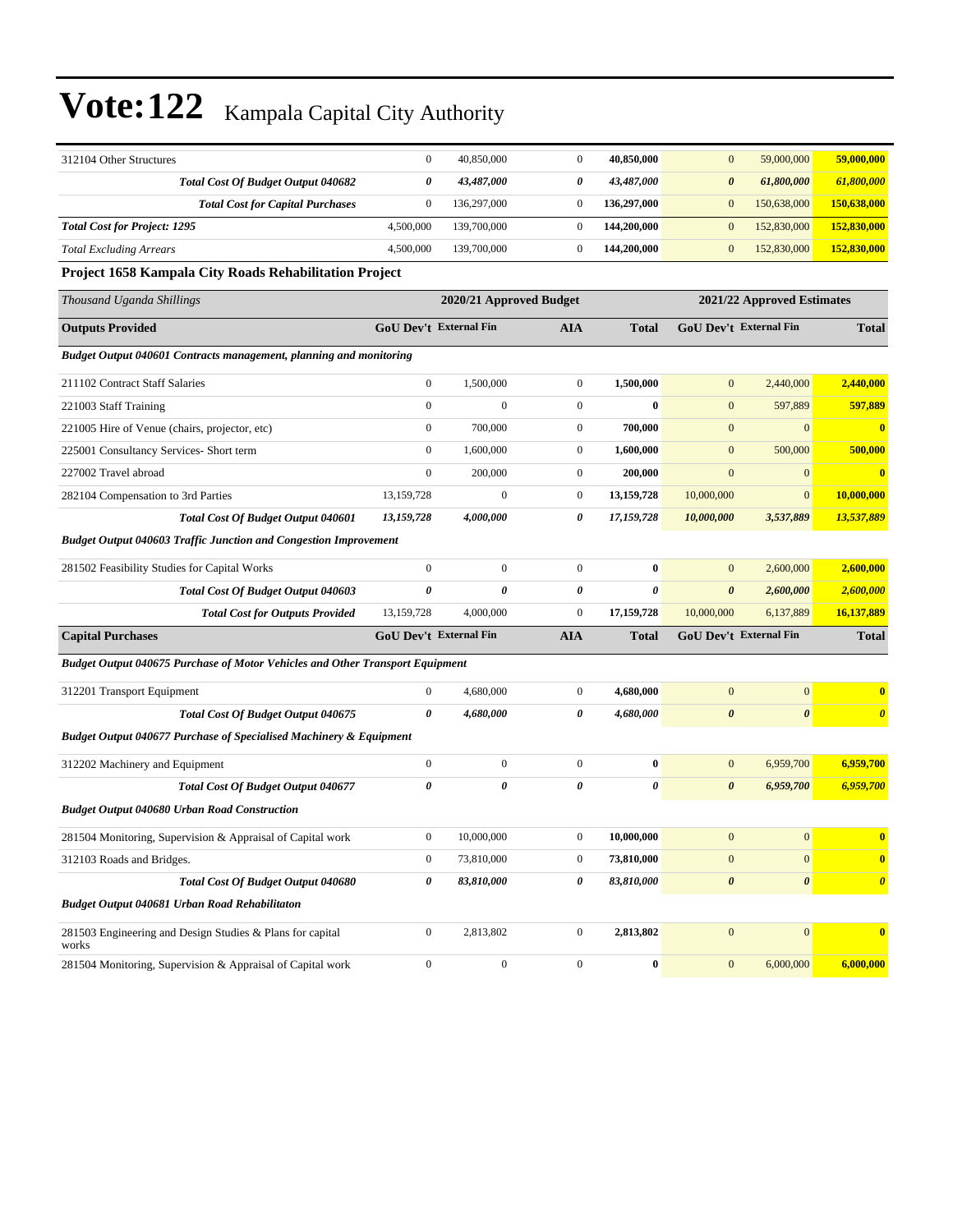| 312103 Roads and Bridges.                                                     | $\mathbf{0}$                  | $\mathbf{0}$        | $\mathbf{0}$     | $\bf{0}$                   | $\mathbf{0}$ | 111,336,912                   | 111,336,912  |  |  |
|-------------------------------------------------------------------------------|-------------------------------|---------------------|------------------|----------------------------|--------------|-------------------------------|--------------|--|--|
| Total Cost Of Budget Output 040681                                            | 0                             | 2,813,802           | 0                | 2,813,802                  | 0            | 117,336,912                   | 117,336,912  |  |  |
| <b>Total Cost for Capital Purchases</b>                                       | $\mathbf{0}$                  | 91,303,802          | $\boldsymbol{0}$ | 91,303,802                 | $\mathbf{0}$ | 124,296,612                   | 124,296,612  |  |  |
| <b>Total Cost for Project: 1658</b>                                           | 13,159,728                    | 95,303,802          | $\boldsymbol{0}$ | 108,463,529                | 10,000,000   | 130,434,501                   | 140,434,501  |  |  |
| <b>Total Excluding Arrears</b>                                                | 13,159,728                    | 95,303,802          | $\boldsymbol{0}$ | 108,463,529                | 10,000,000   | 130,434,501                   | 140,434,501  |  |  |
| Project 1686 Retooling of Kampala Capital City Authority                      |                               |                     |                  |                            |              |                               |              |  |  |
| Thousand Uganda Shillings                                                     | 2020/21 Approved Budget       |                     |                  | 2021/22 Approved Estimates |              |                               |              |  |  |
| <b>Outputs Provided</b>                                                       | <b>GoU Dev't External Fin</b> |                     | <b>AIA</b>       | Total                      |              | <b>GoU Dev't External Fin</b> | <b>Total</b> |  |  |
| <b>Budget Output 040602 Urban Road Maintenance</b>                            |                               |                     |                  |                            |              |                               |              |  |  |
| 211102 Contract Staff Salaries                                                | 800,000                       | $\boldsymbol{0}$    | $\boldsymbol{0}$ | 800,000                    | 800,000      | $\mathbf{0}$                  | 800,000      |  |  |
| 228002 Maintenance - Vehicles                                                 | 1,500,000                     | $\boldsymbol{0}$    | $\boldsymbol{0}$ | 1,500,000                  | 2,000,000    | $\boldsymbol{0}$              | 2,000,000    |  |  |
| <b>Total Cost Of Budget Output 040602</b>                                     | 2,300,000                     | 0                   | 0                | 2,300,000                  | 2,800,000    | $\boldsymbol{\theta}$         | 2,800,000    |  |  |
| <b>Budget Output 040604 Street Lights Maintenance</b>                         |                               |                     |                  |                            |              |                               |              |  |  |
| 228004 Maintenance – Other                                                    | 1,100,000                     | $\boldsymbol{0}$    | $\boldsymbol{0}$ | 1,100,000                  | 1,500,000    | $\mathbf{0}$                  | 1,500,000    |  |  |
| Total Cost Of Budget Output 040604                                            | 1,100,000                     | 0                   | 0                | 1,100,000                  | 1,500,000    | $\boldsymbol{\theta}$         | 1,500,000    |  |  |
| <b>Budget Output 040605 Upgrading of public structures</b>                    |                               |                     |                  |                            |              |                               |              |  |  |
| 228001 Maintenance - Civil                                                    | $\mathbf{0}$                  | $\boldsymbol{0}$    | $\boldsymbol{0}$ | $\bf{0}$                   | 6,166,509    | $\mathbf{0}$                  | 6,166,509    |  |  |
| Total Cost Of Budget Output 040605                                            | 0                             | 0                   | 0                | 0                          | 6,166,509    | $\boldsymbol{\theta}$         | 6,166,509    |  |  |
| <b>Total Cost for Outputs Provided</b>                                        | 3,400,000                     | $\boldsymbol{0}$    | $\boldsymbol{0}$ | 3,400,000                  | 10,466,509   | $\mathbf{0}$                  | 10,466,509   |  |  |
| <b>Capital Purchases</b>                                                      | <b>GoU Dev't External Fin</b> |                     | <b>AIA</b>       | Total                      |              | <b>GoU Dev't External Fin</b> | <b>Total</b> |  |  |
| Budget Output 040675 Purchase of Motor Vehicles and Other Transport Equipment |                               |                     |                  |                            |              |                               |              |  |  |
| 312201 Transport Equipment                                                    | $\mathbf{0}$                  | $\boldsymbol{0}$    | $\boldsymbol{0}$ | $\bf{0}$                   | 8,000,000    | $\mathbf{0}$                  | 8,000,000    |  |  |
| Total Cost Of Budget Output 040675                                            | $\theta$                      | 0                   | 0                | 0                          | 8,000,000    | $\boldsymbol{\theta}$         | 8,000,000    |  |  |
| <b>Budget Output 040680 Urban Road Construction</b>                           |                               |                     |                  |                            |              |                               |              |  |  |
| 281504 Monitoring, Supervision & Appraisal of Capital work                    | 4,600,000                     | $\boldsymbol{0}$    | $\boldsymbol{0}$ | 4,600,000                  | 4,600,000    | $\boldsymbol{0}$              | 4,600,000    |  |  |
| 312103 Roads and Bridges.                                                     | 39,240,272                    | 0                   | $\boldsymbol{0}$ | 39,240,272                 | 53,000,000   | $\boldsymbol{0}$              | 53,000,000   |  |  |
| Total Cost Of Budget Output 040680                                            | 43,840,272                    | 0                   | 0                | 43,840,272                 | 57,600,000   | $\pmb{\theta}$                | 57,600,000   |  |  |
| <b>Total Cost for Capital Purchases</b>                                       | 43,840,272                    | $\boldsymbol{0}$    | $\boldsymbol{0}$ | 43,840,272                 | 65,600,000   | $\mathbf{0}$                  | 65,600,000   |  |  |
| <b>Total Cost for Project: 1686</b>                                           | 47,240,272                    | $\mathbf{0}$        | $\boldsymbol{0}$ | 47,240,272                 | 76,066,509   | $\mathbf{0}$                  | 76,066,509   |  |  |
| <b>Total Excluding Arrears</b>                                                | 47,240,272                    | $\boldsymbol{0}$    | $\boldsymbol{0}$ | 47,240,272                 | 76,066,509   | $\boldsymbol{0}$              | 76,066,509   |  |  |
|                                                                               | GoU                           | <b>External Fin</b> | <b>AIA</b>       | <b>Total</b>               | GoU          | <b>External Fin</b>           | <b>Total</b> |  |  |
| <b>Total Cost for Sub-SubProgramme 06</b>                                     | 65,200,000                    | 235,003,802         | 0                | 300,203,802                | 86,366,509   | 283,264,501                   | 369,631,011  |  |  |
| <b>Total Excluding Arrears</b>                                                | 65,200,000                    | 235,003,802         | $\boldsymbol{0}$ | 300,203,802                | 86,366,509   | 283, 264, 501                 | 369,631,011  |  |  |
|                                                                               | GoU                           | <b>External Fin</b> | <b>AIA</b>       | <b>Total</b>               | GoU          | <b>External Fin.</b>          | <b>Total</b> |  |  |
| <b>Grand Total for Vote 122</b>                                               | 65,200,000                    | 235,003,802         | 0                | 300,203,802                | 86,366,509   | 283,264,501                   | 369,631,011  |  |  |
| <b>Total Excluding Arrears</b>                                                | 65,200,000                    | 235,003,802         | $\boldsymbol{0}$ | 300,203,802                | 86,366,509   | 283, 264, 501                 | 369,631,011  |  |  |